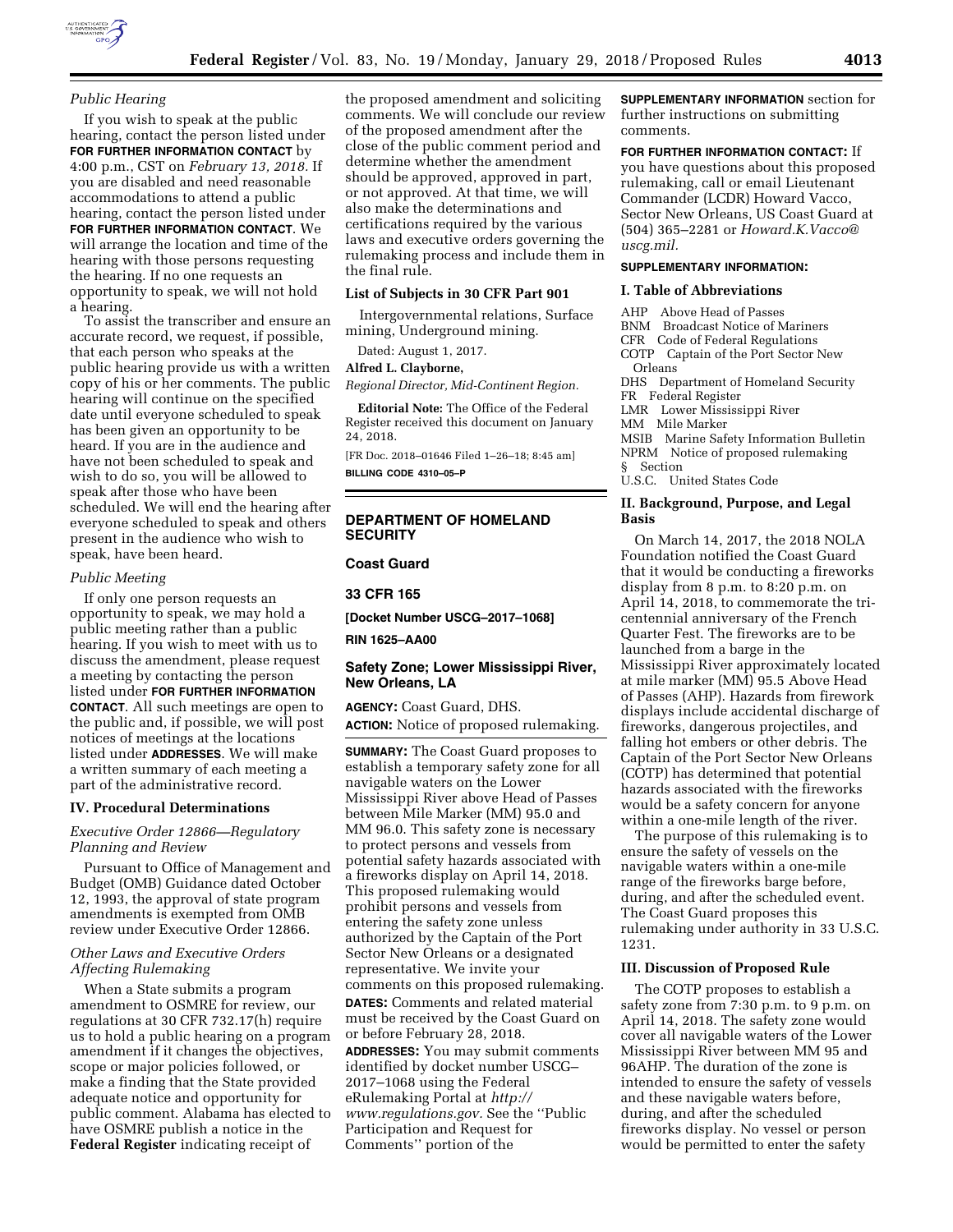zone without obtaining permission from the COTP or a designated representative. A designated representative is a commissioned, warrant, or petty officer of the U.S. Coast Guard assigned to units under the operational control of USCG Sector New Orleans. They may be contacted on VHF–FM Channel 16 or 67. Persons and vessels permitted to enter these safety zones must transit at their slowest safe speed and comply with all lawful directions issued by the COTP or the designated representative. The regulatory text we are proposing appears at the end of this document.

# **IV. Regulatory Analyses**

We developed this proposed rule after considering numerous statutes and Executive orders related to rulemaking. Below we summarize our analyses based on a number of these statutes and Executive orders and we discuss First Amendment rights of protestors.

### *A. Regulatory Planning and Review*

Executive Orders 12866 and 13563 direct agencies to assess the costs and benefits of available regulatory alternatives and, if regulation is necessary, to select regulatory approaches that maximize net benefits. Executive Order 13771 directs agencies to control regulatory costs through a budgeting process. This NPRM has not been designated a ''significant regulatory action,'' under Executive Order 12866. Accordingly, the NPRM has not been reviewed by the Office of Management and Budget (OMB), and pursuant to OMB guidance it is exempt from the requirements of Executive Order 13771.

This regulatory action determination is based on the size and short duration of the waterway closure, which will remain in effect for one and one half hours on a one mile section of the waterway. In addition, vessel traffic seeking to transit the area may seek permission from the COTP or his designated representative to do so.

### *B. Impact on Small Entities*

The Regulatory Flexibility Act of 1980, 5 U.S.C. 601–612, as amended, requires Federal agencies to consider the potential impact of regulations on small entities during rulemaking. The term ''small entities'' comprises small businesses, not-for-profit organizations that are independently owned and operated and are not dominant in their fields, and governmental jurisdictions with populations of less than 50,000. The Coast Guard certifies under 5 U.S.C. 605(b) that this proposed rule would not have a significant economic impact on a substantial number of small entities.

While some owners or operators of vessels intending to transit the safety zone may be small entities, for the reasons stated in section IV.A above, this proposed rule would not have a significant economic impact on any vessel owner or operator.

If you think that your business, organization, or governmental jurisdiction qualifies as a small entity and that this rule would have a significant economic impact on it, please submit a comment (see **ADDRESSES**) explaining why you think it qualifies and how and to what degree this rule would economically affect it.

Under section 213(a) of the Small Business Regulatory Enforcement Fairness Act of 1996 (Pub. L. 104–121), we want to assist small entities in understanding this proposed rule. If the rule would affect your small business, organization, or governmental jurisdiction and you have questions concerning its provisions or options for compliance, please contact the person listed in the **FOR FURTHER INFORMATION CONTACT** section. The Coast Guard will not retaliate against small entities that question or complain about this proposed rule or any policy or action of the Coast Guard.

### *C. Collection of Information*

This proposed rule would not call for a new collection of information under the Paperwork Reduction Act of 1995 (44 U.S.C. 3501–3520).

### *D. Federalism and Indian Tribal Governments*

A rule has implications for federalism under Executive Order 13132, Federalism, if it has a substantial direct effect on the States, on the relationship between the national government and the States, or on the distribution of power and responsibilities among the various levels of government. We have analyzed this proposed rule under that Order and have determined that it is consistent with the fundamental federalism principles and preemption requirements described in Executive Order 13132.

Also, this proposed rule does not have tribal implications under Executive Order 13175, Consultation and Coordination with Indian Tribal Governments, because it would not have a substantial direct effect on one or more Indian tribes, on the relationship between the Federal Government and Indian tribes, or on the distribution of power and responsibilities between the Federal Government and Indian tribes. If you believe this proposed rule has

implications for federalism or Indian tribes, please contact the person listed in the **FOR FURTHER INFORMATION CONTACT** section.

# *E. Unfunded Mandates Reform Act*

The Unfunded Mandates Reform Act of 1995 (2 U.S.C. 1531–1538) requires Federal agencies to assess the effects of their discretionary regulatory actions. In particular, the Act addresses actions that may result in the expenditure by a State, local, or tribal government, in the aggregate, or by the private sector of \$100,000,000 (adjusted for inflation) or more in any one year. Though this proposed rule would not result in such an expenditure, we do discuss the effects of this rule elsewhere in this preamble.

### *F. Environment*

We have analyzed this proposed rule under Department of Homeland Security Directive 023–01, which guides the Coast Guard in complying with the National Environmental Policy Act of 1969 (42 U.S.C. 4321–4370f), and have made a preliminary determination that this action is one of a category of actions that do not individually or cumulatively have a significant effect on the human environment. This proposed rule involves a safety zone lasting an hour and a half that would prohibit entry within a one mile section of the Lower Mississippi River. Normally such actions are categorically excluded from further review under paragraph L60(a) and L63(a) of Appendix A, Table 1 of DHS Instruction Manual 023–01–001– 01, Rev. 01. A preliminary Record of Environmental Consideration supporting this determination is available in the docket where indicated under **ADDRESSES**. We seek any comments or information that may lead to the discovery of a significant environmental impact from this proposed rule.

#### *G. Protest Activities*

The Coast Guard respects the First Amendment rights of protesters. Protesters are asked to contact the person listed in the **FOR FURTHER INFORMATION CONTACT** section to coordinate protest activities so that your message can be received without jeopardizing the safety or security of people, places, or vessels.

## **V. Public Participation and Request for Comments**

We view public participation as essential to effective rulemaking, and will consider all comments and material received during the comment period. Your comment can help shape the